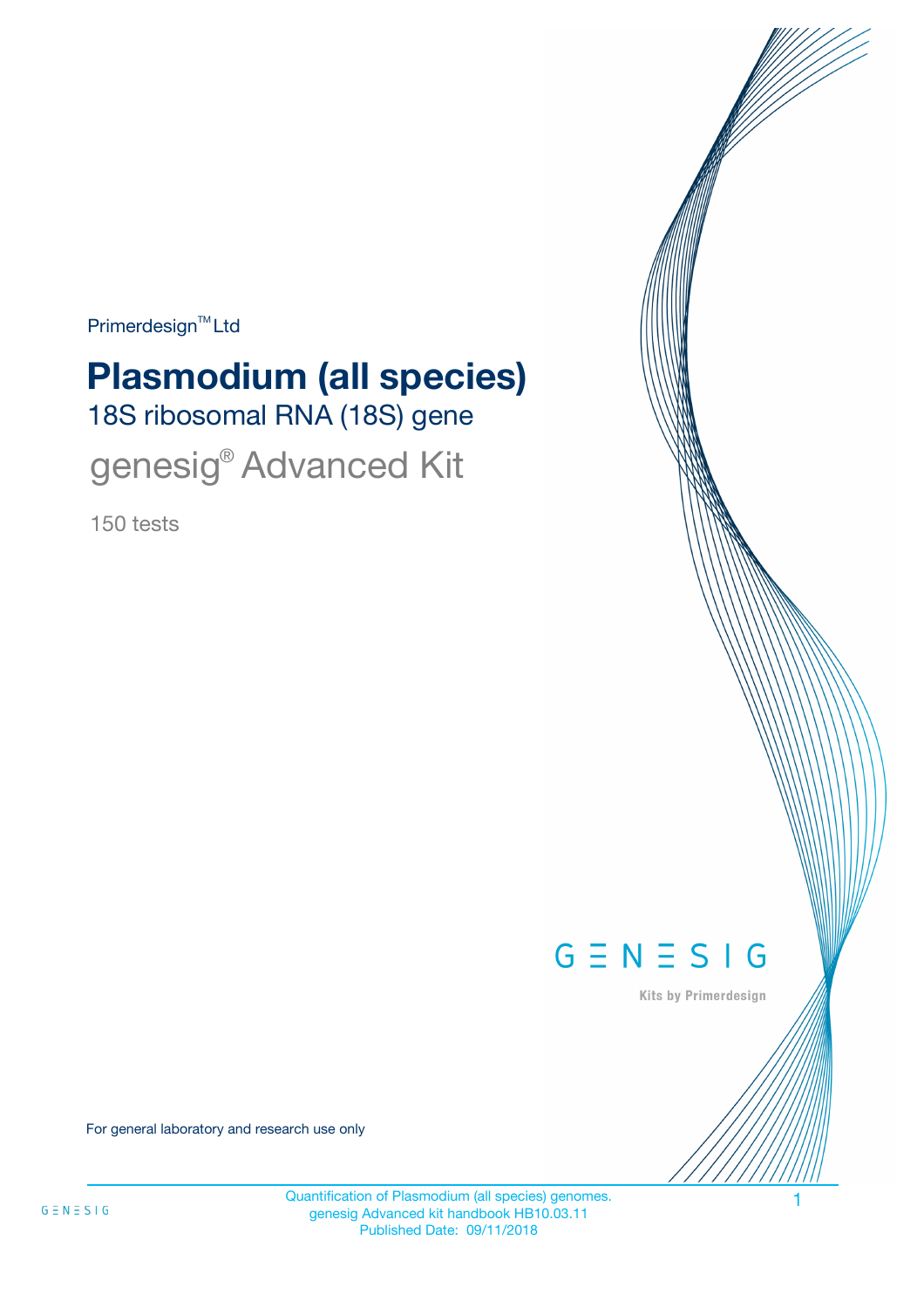## Introduction to Plasmodium (all species)

Plasmodium is a genus of obligate, protozoan parasites that cause Malaria. There are over 200 known species within this genus with four infecting humans (P.falciparum, P.vivax, P. malariae, P.ovale) and others targeting a variety of vertebrate hosts as well as exploiting a number of mosquito species during their life cycle.

Mosquitoes of the Aedes, Culex, Mansonia, Theobaldia and Anopheles genera transmit the parasite to a vertebrate host by biting. The sporozoites of the parasite are injected into the individual with the mosquito saliva. These sporozoites target the host liver where they replicate asexually within 24 hours, creating merozoites which are subsequently released into the host circulatory system where they invade erythrocytes and undergo nuclear division causing these cells to burst. The parasite can also reproduce sexually producing gametocytes which are then able to infect the vector host when they bite the human. In the mid gut of the mosquito these mature into micro-gametes with flagella and macro-gametes that fuse together to produce a zygote which later develops into an oocyst in the space between the epithelial cells and the basal lamina. These oocysts undergo asexual replication to produce sporozoites of around 1µm in diameter which relocate to the salivary gland ready to infect another individual when the mosquito feeds again.

Symptoms of human plasmodium infections include fever, chills, weakness, headache, vomiting, diarrhoea, anaemia, and pulmonary and renal dysfunction. Treatment is based on identification of the specific species causing the infection, where in the world the infection was acquired and drug resistance but if left untreated infection may cause death.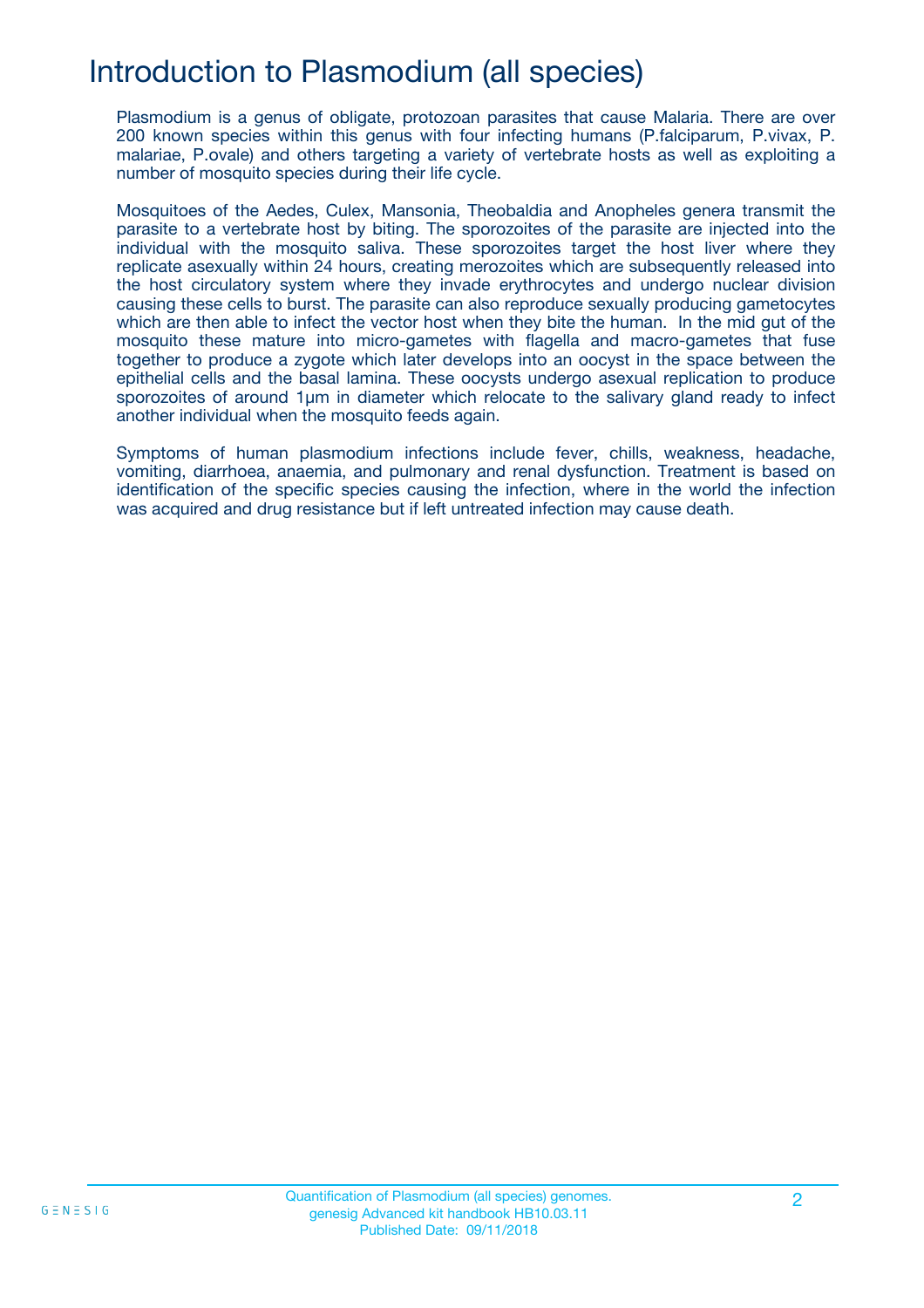# **Specificity**

The Primerdesign™ genesig® Kit for Plasmodium (all species) (Plasmodium\_spp) genomes is designed for the in vitro quantification of Plasmodium\_spp genomes.

The primers and probe sequences in this kit have 100% homology with over 95% of clinically relevant Plasmodium\_spp reference sequences based on a comprehensive bioinformatics analysis.

The 18S ribosomal gene, is the ideal target to achieve a broad based detection profile for all species of plasmodium.

The Plasmodium spp primer/probe set has a broad theoretical detection profile based on a comprehensive bioinformatics analysis in which various non-plasmodium species may be picked up. This detection profile in silico is not applicable when the sample is blood, as the non-plasmodium species are not expected to be present in this sample type.

If you require further information, or have a specific question about the detection profile of this kit then please send an e.mail to enquiry@primerdesign.co.uk and our bioinformatics

If you require further information, or have a specific question about the detection profile of this kit then please send an e.mail to enquiry@primerdesign.co.uk and our bioinformatics team will answer your question.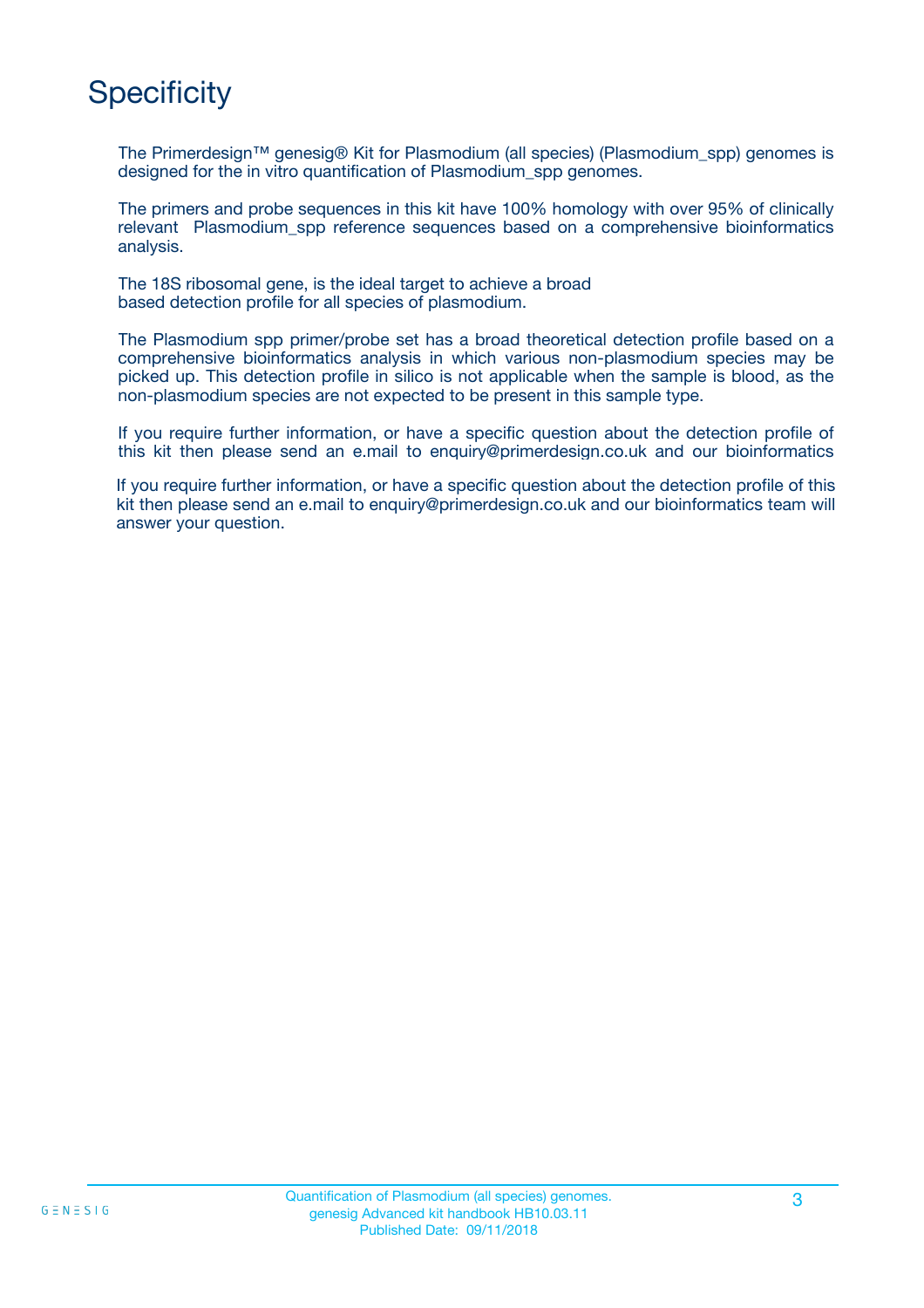## Kit contents

- **Plasmodium\_spp specific primer/probe mix (150 reactions BROWN)** FAM labelled
- **Plasmodium\_spp positive control template (for Standard curve RED)**
- **Internal extraction control primer/probe mix (150 reactions BROWN)** VIC labelled as standard
- **Internal extraction control DNA (150 reactions BLUE)**
- **Endogenous control primer/probe mix (150 reactions BROWN)** FAM labelled
- **RNase/DNase free water (WHITE)** for resuspension of primer/probe mixes
- **Template preparation buffer (YELLOW)** for resuspension of internal control template, positive control template and standard curve preparation

### Reagents and equipment to be supplied by the user

#### **Real-time PCR Instrument**

#### **Extraction kit**

This kit is recommended for use with genesig Easy DNA/RNA extraction kit. However, it is designed to work well with all processes that yield high quality RNA and DNA with minimal PCR inhibitors.

#### **oasig**TM **lyophilised or Precision**®**PLUS 2X qPCR Master Mix**

This kit is intended for use with oasig or PrecisionPLUS2X qPCR Master Mix.

**Pipettors and Tips**

**Vortex and centrifuge**

#### **Thin walled 1.5 ml PCR reaction tubes**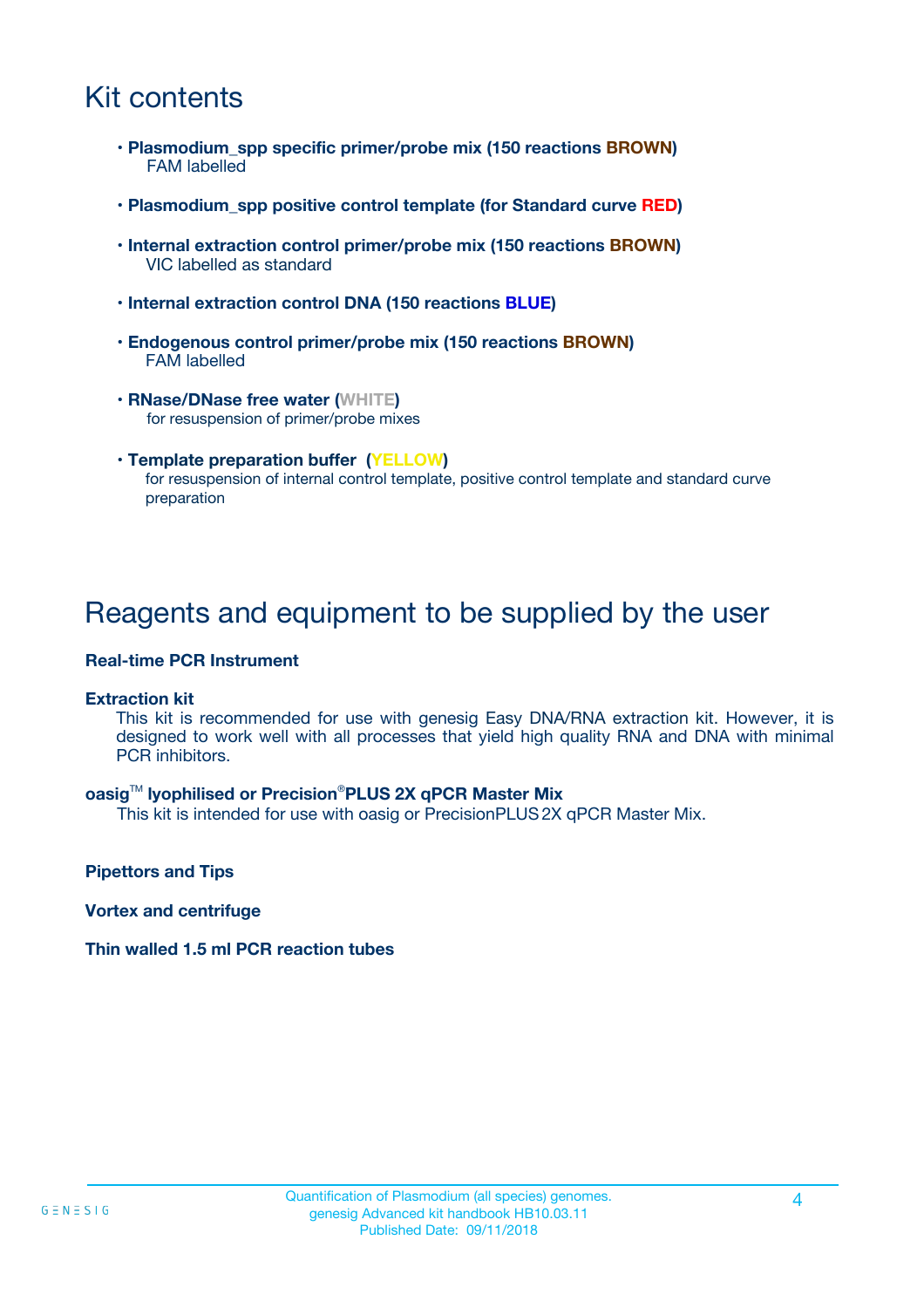### Kit storage and stability

This kit is stable at room temperature but should be stored at -20ºC on arrival. Once the lyophilised components have been resuspended they should not be exposed to temperatures above -20°C for longer than 30 minutes at a time and unnecessary repeated freeze/thawing should be avoided. The kit is stable for six months from the date of resuspension under these circumstances.

If a standard curve dilution series is prepared this can be stored frozen for an extended period. If you see any degradation in this serial dilution a fresh standard curve can be prepared from the positive control.

Primerdesign does not recommend using the kit after the expiry date stated on the pack.

### Suitable sample material

All kinds of sample material suited for PCR amplification can be used. Please ensure the samples are suitable in terms of purity, concentration, and DNA integrity (An internal PCR control is supplied to test for non specific PCR inhibitors). Always run at least one negative control with the samples. To prepare a negative-control, replace the template DNA sample with RNase/DNase free water.

### Dynamic range of test

Under optimal PCR conditions genesig Plasmodium\_spp detection kits have very high priming efficiencies of >95% and can detect less than 100 copies of target template.

### Notices and disclaimers

This product is developed, designed and sold for research purposes only. It is not intended for human diagnostic or drug purposes or to be administered to humans unless clearly expressed for that purpose by the Food and Drug Administration in the USA or the appropriate regulatory authorities in the country of use. During the warranty period Primerdesign genesig detection kits allow precise and reproducible data recovery combined with excellent sensitivity. For data obtained by violation to the general GLP guidelines and the manufacturer's recommendations the right to claim under guarantee is expired. PCR is a proprietary technology covered by several US and foreign patents. These patents are owned by Roche Molecular Systems Inc. and have been sub-licensed by PE Corporation in certain fields. Depending on your specific application you may need a license from Roche or PE to practice PCR. Additional information on purchasing licenses to practice the PCR process may be obtained by contacting the Director of Licensing at Roche Molecular Systems, 1145 Atlantic Avenue, Alameda, CA 94501 or Applied Biosystems business group of the Applera Corporation, 850 Lincoln Centre Drive, Foster City, CA 94404. In addition, the 5' nuclease assay and other homogeneous amplification methods used in connection with the PCR process may be covered by U.S. Patents 5,210,015 and 5,487,972, owned by Roche Molecular Systems, Inc, and by U.S. Patent 5,538,848, owned by The Perkin-Elmer Corporation.

# Trademarks

Primerdesign™ is a trademark of Primerdesign Ltd.

genesig $^\circledR$  is a registered trademark of Primerdesign Ltd.

The PCR process is covered by US Patents 4,683,195, and 4,683,202 and foreign equivalents owned by Hoffmann-La Roche AG. BI, ABI PRISM® GeneAmp® and MicroAmp® are registered trademarks of the Applera Genomics (Applied Biosystems Corporation). BIOMEK® is a registered trademark of Beckman Instruments, Inc.; iCycler™ is a registered trademark of Bio-Rad Laboratories, Rotor-Gene is a trademark of Corbett Research. LightCycler™ is a registered trademark of the Idaho Technology Inc. GeneAmp®, TaqMan® and AmpliTaqGold® are registered trademarks of Roche Molecular Systems, Inc., The purchase of the Primerdesign™ reagents cannot be construed as an authorization or implicit license to practice PCR under any patents held by Hoffmann-LaRoche Inc.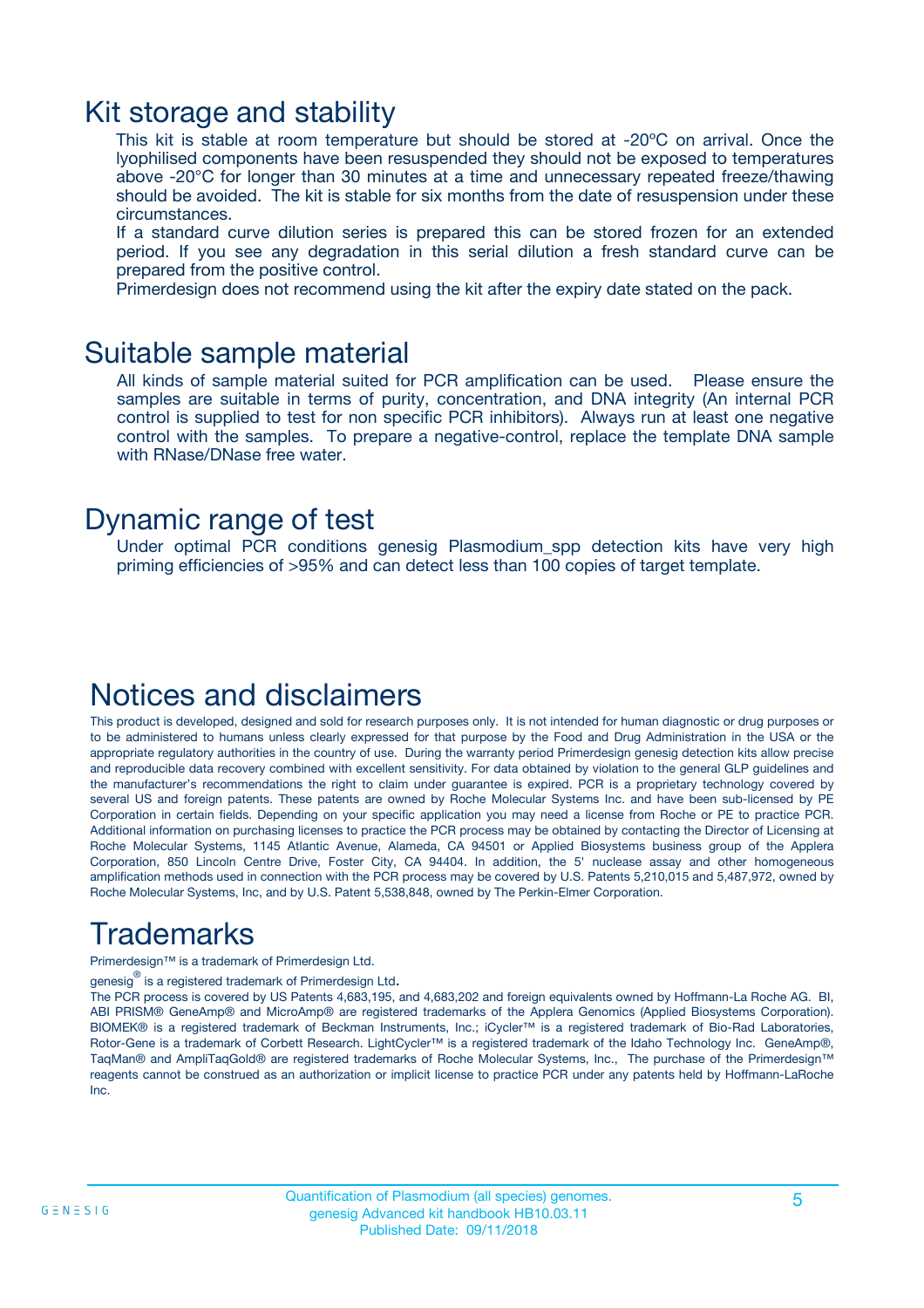## Principles of the test

#### **Real-time PCR**

A Plasmodium\_spp specific primer and probe mix is provided and this can be detected through the FAM channel.

The primer and probe mix provided exploits the so-called TaqMan® principle. During PCR amplification, forward and reverse primers hybridize to the Plasmodium\_spp DNA. A fluorogenic probe is included in the same reaction mixture which consists of a DNA probe labeled with a 5`-dye and a 3`-quencher. During PCR amplification, the probe is cleaved and the reporter dye and quencher are separated. The resulting increase in fluorescence can be detected on a range of qPCR platforms.

#### **Positive control**

For copy number determination and as a positive control for the PCR set up, the kit contains a positive control template. This can be used to generate a standard curve of Plasmodium spp copy number / Cq value. Alternatively the positive control can be used at a single dilution where full quantitative analysis of the samples is not required. Each time the kit is used, at least one positive control reaction must be included in the run. A positive result indicates that the primers and probes for detecting the target Plasmodium\_spp gene worked properly in that particular experimental scenario. If a negative result is obtained the test results are invalid and must be repeated. Care should be taken to ensure that the positive control does not contaminate any other kit component which would lead to false-positive results. This can be achieved by handling this component in a Post PCR environment. Care should also be taken to avoid cross-contamination of other samples when adding the positive control to the run. This can be avoided by sealing all other samples and negative controls before pipetting the positive control into the positive control well.

#### **Negative control**

To validate any positive findings a negative control reaction should be included every time the kit is used. For this reaction the RNase/DNase free water should be used instead of template. A negative result indicates that the reagents have not become contaminated while setting up the run.

Plasmodium\_spp DNA is known to be highly prevalent within the air and environment generally and the negative control may therefore give a late positive signal due to environmental contamination. The interpretation of results section of this handbook gives guidance on how to interpret results where environmental contamination is evident.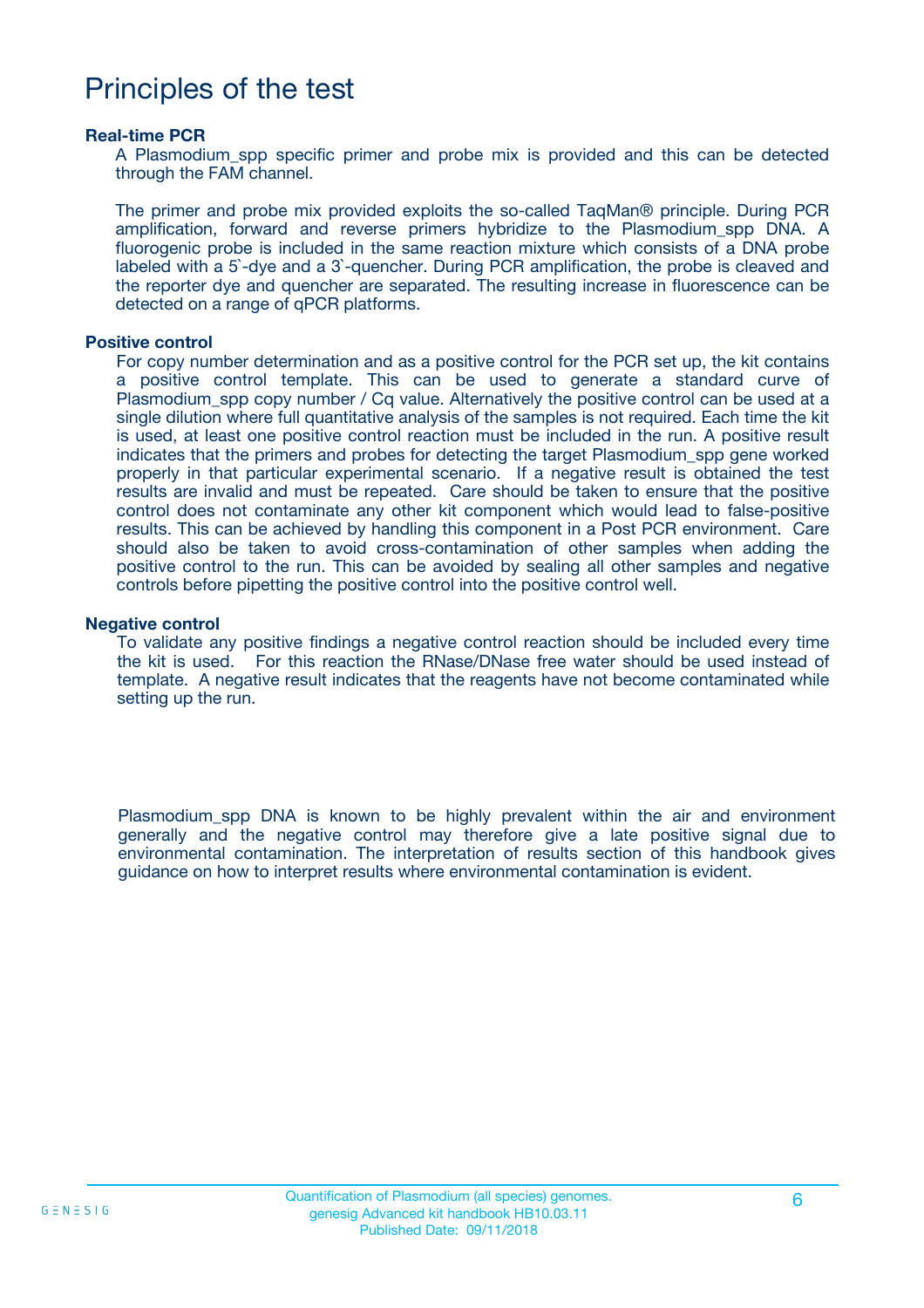#### **Internal DNA extraction control**

When performing DNA extraction, it is often advantageous to have an exogenous source of DNA template that is spiked into the lysis buffer. This control DNA is then co-purified with the sample DNA and can be detected as a positive control for the extraction process. Successful co-purification and qPCR for the control DNA also indicates that PCR inhibitors are not present at a high concentration.

A separate primer and probe mix are supplied with this kit to detect the exogenous DNA using qPCR. The primers are present at PCR limiting concentrations which allows multiplexing with the target sequence primers. Amplification of the control DNA does not interfere with detection of the Plasmodium spp target DNA even when present at low copy number. The Internal control is detected through the VIC channel and gives a Cq value of 28+/-3.

#### **Endogenous control**

To confirm extraction of a valid biological template, a primer and probe mix is included to detect an endogenous gene. Detection of the endogenous control is through the FAM channel and it is NOT therefore possible to perform a multiplex with the Plasmodium\_spp primers. A poor endogenous control signal may indicate that the sample did not contain sufficient biological material.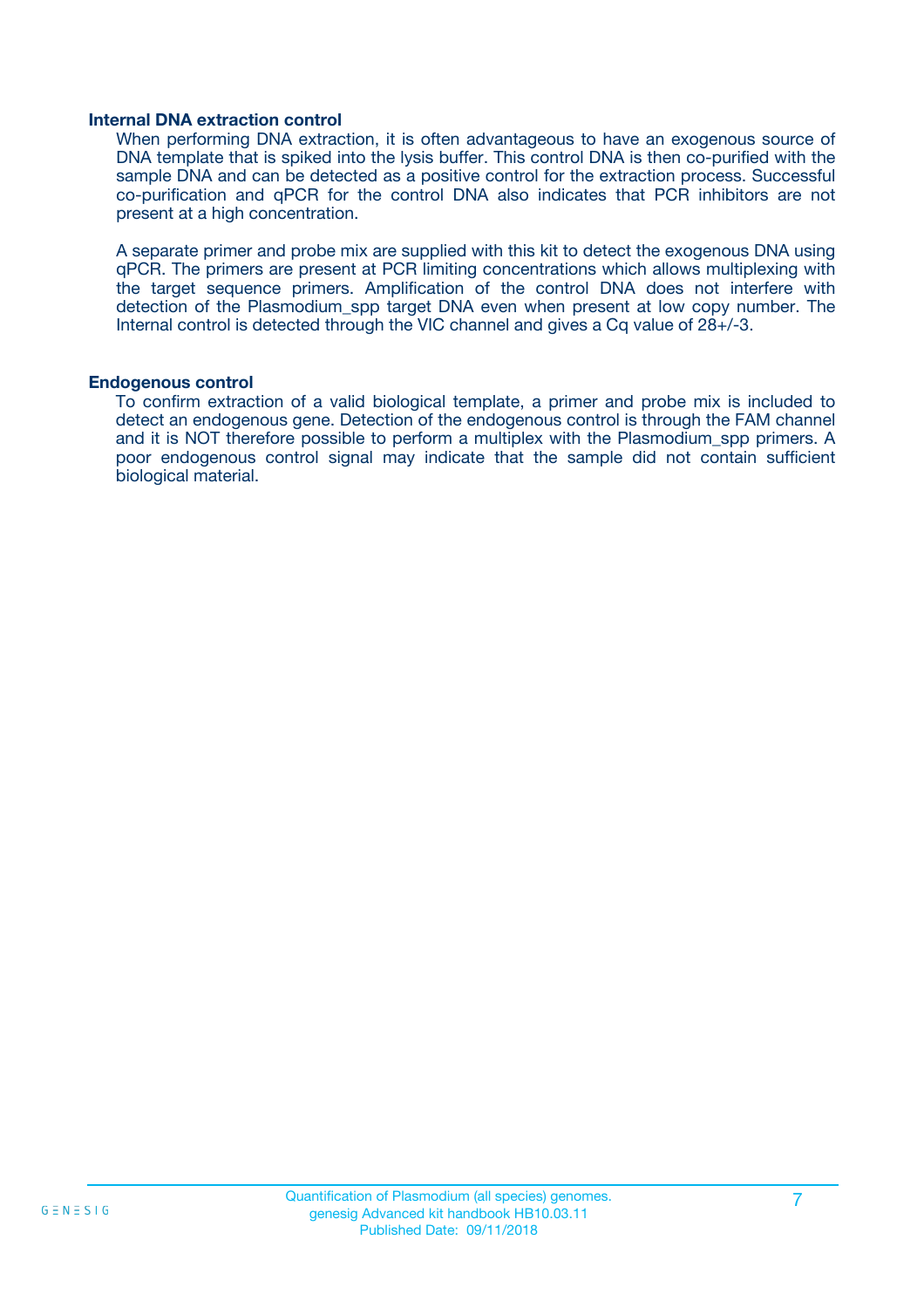### Resuspension protocol

To minimize the risk of contamination with foreign DNA, we recommend that all pipetting be performed in a PCR clean environment. Ideally this would be a designated PCR lab or PCR cabinet. Filter tips are recommended for all pipetting steps.

- **1. Pulse-spin each tube in a centrifuge before opening.** This will ensure lyophilised primer and probe mix is in the base of the tube and is not spilt upon opening the tube.
- **2. Resuspend the primer/probe mixes in the RNase/DNase free water supplied, according to the table below:**

To ensure complete resuspension, vortex each tube thoroughly.

| Component - resuspend in water                       |          |  |  |
|------------------------------------------------------|----------|--|--|
| <b>Pre-PCR pack</b>                                  |          |  |  |
| Plasmodium_spp primer/probe mix (BROWN)              |          |  |  |
| Internal extraction control primer/probe mix (BROWN) | $165$ µl |  |  |
| Endogenous control primer/probe mix (BROWN)          | 165 µl   |  |  |

**3. Resuspend the internal control template and positive control template in the template preparation buffer supplied, according to the table below:** To ensure complete resuspension, vortex each tube thoroughly.

| Component - resuspend in template preparation buffer |  |  |  |
|------------------------------------------------------|--|--|--|
| <b>Pre-PCR heat-sealed foil</b>                      |  |  |  |
| Internal extraction control DNA (BLUE)               |  |  |  |
| <b>Post-PCR heat-sealed foil</b>                     |  |  |  |
| Plasmodium_spp Positive Control Template (RED) *     |  |  |  |

\* This component contains high copy number template and is a VERY significant contamination risk. It must be opened and handled in a separate laboratory environment, away from the other components.

### DNA extraction

The internal extraction control DNA can be added either to the DNA lysis/extraction buffer or to the DNA sample once it has been resuspended in lysis buffer.

**DO NOT add the internal extraction control DNA directly to the unprocessed biological sample as this will lead to degradation and a loss in signal.**

- **1. Add 4µl of the Internal extraction control DNA (BLUE) to each sample in DNA lysis/extraction buffer per sample.**
- **2. Complete DNA extraction according to the manufacturers protocols.**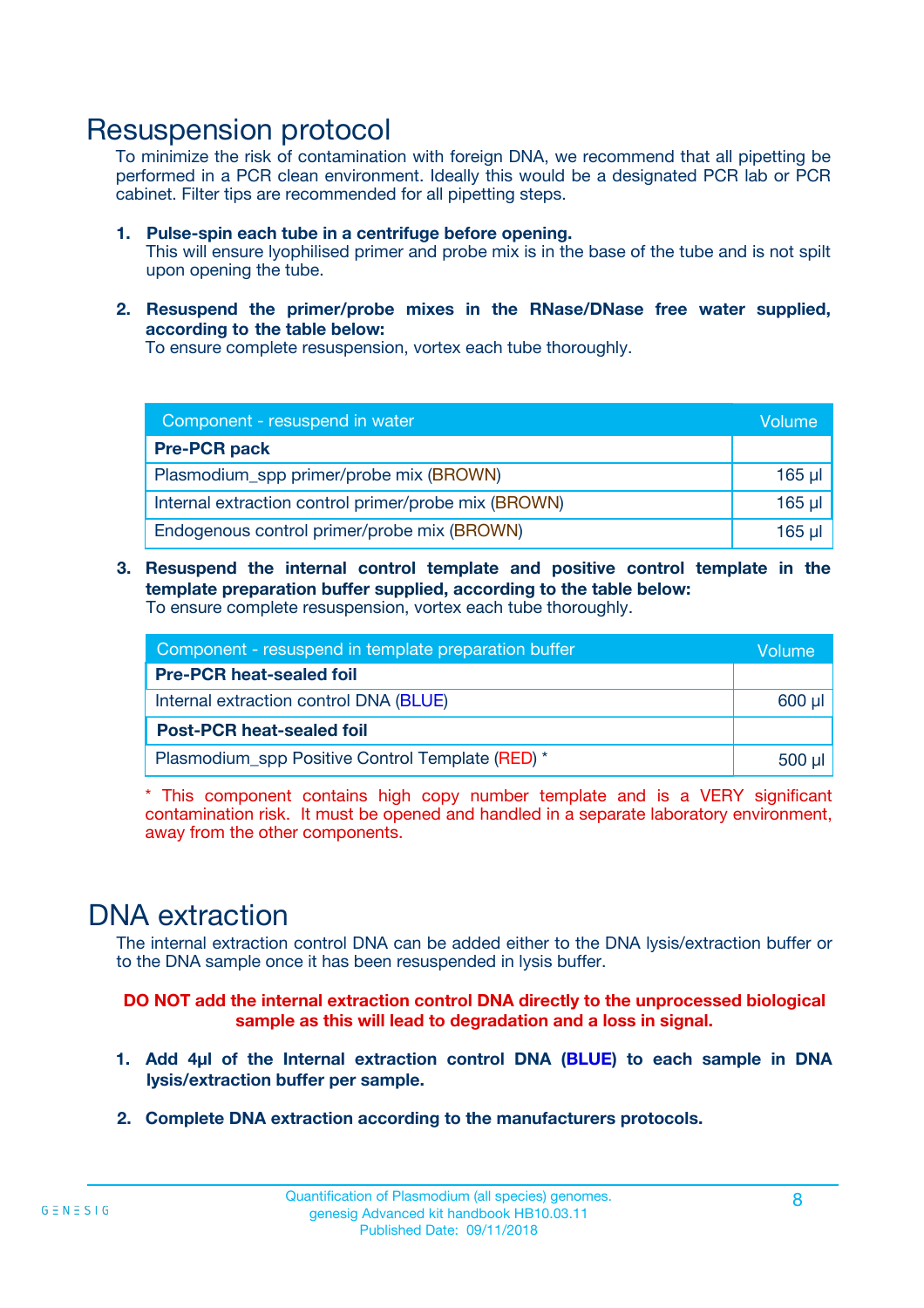# qPCR detection protocol

**1. For each DNA sample prepare a reaction mix according to the table below:** Include sufficient reactions for positive and negative controls.

| Component                                            | Volume   |  |
|------------------------------------------------------|----------|--|
| oasig or PrecisionPLUS 2X qPCR Master Mix            | $10 \mu$ |  |
| Plasmodium_spp primer/probe mix (BROWN)              | 1 µI     |  |
| Internal extraction control primer/probe mix (BROWN) |          |  |
| <b>RNase/DNase free water (WHITE)</b>                |          |  |
| <b>Final Volume</b>                                  | 15 ul    |  |

**2. For each DNA sample prepare an endogenous control reaction according to the table below (Optional):**

**This control reaction will provide useful information regarding the quality of the biological sample.**

| Component                                   | Volume   |  |
|---------------------------------------------|----------|--|
| oasig or PrecisionPLUS 2X qPCR Master Mix   | $10 \mu$ |  |
| Endogenous control primer/probe mix (BROWN) |          |  |
| <b>RNase/DNase free water (WHITE)</b>       | $4 \mu$  |  |
| <b>Final Volume</b>                         | 15 µl    |  |

- **3. Pipette 15µl of each mix into individual wells according to your qPCR experimental plate set up.**
- **4. Prepare sample DNA templates for each of your samples.**
- **5. Pipette 5µl of DNA template into each well, according to your experimental plate set up.**

For negative control wells use 5µl of RNase/DNase free water. The final volume in each well is 20ul.

**6. If a standard curve is included for quantitative analysis, prepare a reaction mix according to the table below:**

| Component                                 | Volume  |
|-------------------------------------------|---------|
| oasig or PrecisionPLUS 2X qPCR Master Mix | 10 µl   |
| Plasmodium_spp primer/probe mix (BROWN)   | 1 µI    |
| <b>RNase/DNase free water (WHITE)</b>     | $4 \mu$ |
| <b>Final Volume</b>                       | 15 µl   |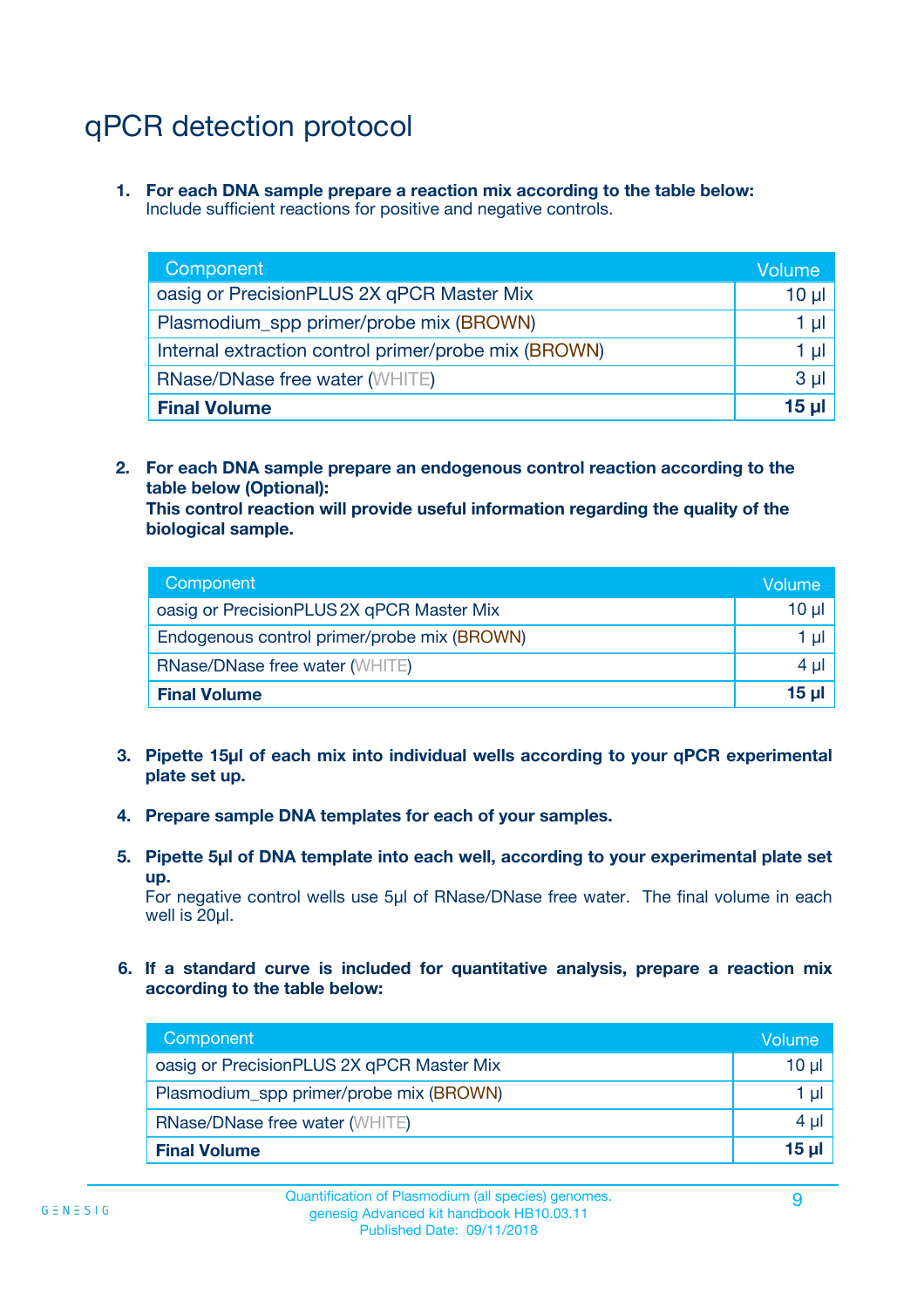#### **7. Preparation of standard curve dilution series.**

- 1) Pipette 90µl of template preparation buffer into 5 tubes and label 2-6
- 2) Pipette 10µl of Positive Control Template (RED) into tube 2
- 3) Vortex thoroughly
- 4) Change pipette tip and pipette 10µl from tube 2 into tube 3
- 5) Vortex thoroughly

Repeat steps 4 and 5 to complete the dilution series

| <b>Standard Curve</b>         | <b>Copy Number</b>     |
|-------------------------------|------------------------|
| Tube 1 Positive control (RED) | $2 \times 10^5$ per µl |
| Tube 2                        | $2 \times 10^4$ per µl |
| Tube 3                        | $2 \times 10^3$ per µl |
| Tube 4                        | $2 \times 10^2$ per µl |
| Tube 5                        | 20 per µl              |
| Tube 6                        | 2 per µl               |

**8. Pipette 5µl of standard template into each well for the standard curve according to your experimental plate set up.**

#### The final volume in each well is 20µl.

# qPCR amplification protocol

Amplification conditions using oasig or PrecisionPLUS 2X qPCR Master Mix.

|             | <b>Step</b>       | <b>Time</b>     | Temp    |
|-------------|-------------------|-----------------|---------|
|             | Enzyme activation | 2 min           | 95 °C   |
| Cycling x50 | Denaturation      | 10 <sub>s</sub> | 95 $°C$ |
|             | DATA COLLECTION * | 60 s            | 60 °C   |

\* Fluorogenic data should be collected during this step through the FAM and VIC channels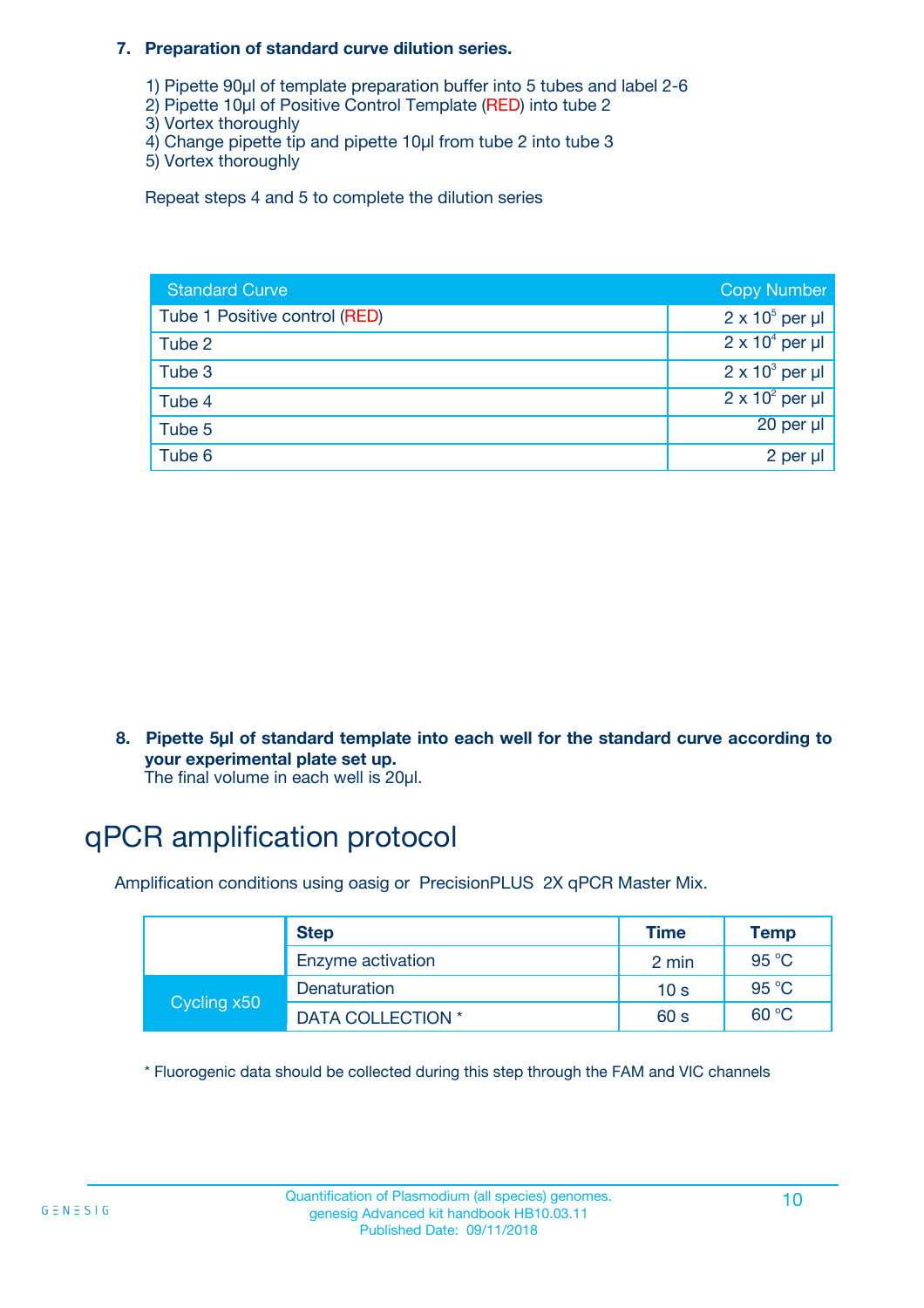# Interpretation of results

| <b>Target</b><br>(FAM) | Internal<br>control<br>(NIC) | <b>Positive</b><br>control | <b>Negative</b><br>control | Interpretation                                                                                                  |
|------------------------|------------------------------|----------------------------|----------------------------|-----------------------------------------------------------------------------------------------------------------|
| $\leq 30$              | $+ 1 -$                      | ÷                          |                            | <b>POSITIVE QUANTITATIVE RESULT</b><br>calculate copy number                                                    |
| > 30                   | ÷                            | ÷                          |                            | <b>POSITIVE QUANTITATIVE RESULT</b><br>calculate copy number                                                    |
| > 30                   |                              | ÷                          |                            | <b>POSITIVE QUALITATIVE RESULT</b><br>do not report copy number as this<br>may be due to poor sample extraction |
|                        | ÷                            | ÷                          |                            | <b>NEGATIVE RESULT</b>                                                                                          |
| $+ 1 -$                | $+ 1 -$                      | ÷                          | $\leq 35$                  | <b>EXPERIMENT FAILED</b><br>due to test contamination                                                           |
|                        | $+$ / -                      | ÷                          | > 35                       | $\star$                                                                                                         |
|                        |                              | ÷                          |                            | <b>SAMPLE PREPARATION FAILED</b>                                                                                |
|                        |                              |                            |                            | <b>EXPERIMENT FAILED</b>                                                                                        |

Positive control template (RED) is expected to amplify between Cq 16 and 23. Failure to satisfy this quality control criterion is a strong indication that the experiment has been compromised

\*Where the test sample is positive and the negative control is positive with a  $Cq > 35$ , the sample must be reinterpreted based on the relative signal strength of the two results:



If the sample amplifies  $> 3$  Cq earlier than the negative control then the sample should be reinterpreted (via the table above) with the negative control verified as negative.



If the sample amplifies  $<$  3 Cq earlier than the negative control then the positive sample result is invalidated and a negative call is the correct result.